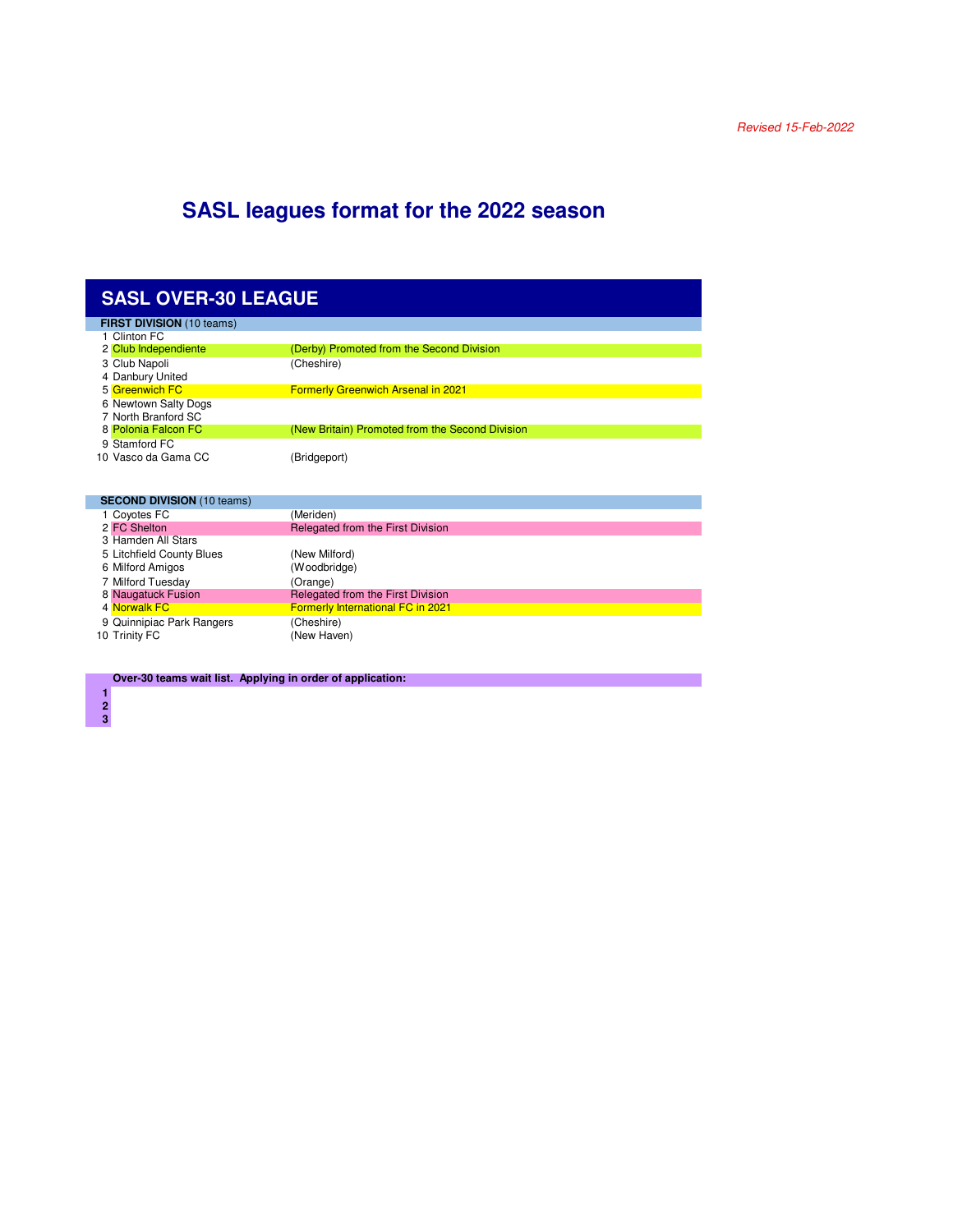Page 2

| <b>SASL OVER-40 LEAGUE</b>       |                                                 |  |
|----------------------------------|-------------------------------------------------|--|
| <b>FIRST DIVISION</b> (10 teams) |                                                 |  |
| 1 Clinton FC                     | <b>Promoted from the Second Division</b>        |  |
| 2 Fairfield GAC FC               |                                                 |  |
| 3 Greenwich FC                   | <b>Formerly Greenwich Arsenal in 2021</b>       |  |
| 4 Greenwich FC Gunners           | <b>Formerly Greenwich Gunners in 2021</b>       |  |
| 5 Greenwich Pumas FC             | <b>Formerly Greenwich Pumas Masters in 2021</b> |  |
| 6 Henry C. Reid FC               | (Fairfield)                                     |  |
| 7 Norwalk Sport Colombia FC      | <b>Promoted from the Second Division</b>        |  |
| 8 Ridgefield Kicks               |                                                 |  |
| 9 Storm FC                       | (Westport)                                      |  |

| 10 Waterbury Albanians |  |
|------------------------|--|
|                        |  |

 

|                                                                  | <b>SECOND DIVISION</b> (13 teams for 2022) |                                                 |
|------------------------------------------------------------------|--------------------------------------------|-------------------------------------------------|
|                                                                  | 1 Besa SC                                  | (Waterbury)                                     |
|                                                                  | 2 Club Napoli                              | (North Branford)                                |
|                                                                  | 3 Derby Quitus                             |                                                 |
|                                                                  | 4 Guilford Bell Curve                      |                                                 |
|                                                                  | 5 Guilford Celtic FC                       |                                                 |
|                                                                  | 6 New Haven Americans                      | (Orange)                                        |
|                                                                  | 7 North Branford SC                        |                                                 |
|                                                                  | 8 North Haven SC                           |                                                 |
|                                                                  | 9 Pan-Zones                                | (New Britain) Relegated from the First Division |
|                                                                  | 10 Southeast Rovers                        | (Waterford primary & New London alternate)      |
|                                                                  | 11 Stamford United                         |                                                 |
|                                                                  | 12 Vasco da Gama CC                        | (Bridgeport) Relegated from the First Division  |
|                                                                  | 13 Wilton Wolves                           |                                                 |
| $X$ Up to 7 spaces available to help create a new Third Division |                                            |                                                 |

**Over-40 teams wait list. Applying in order of application:**